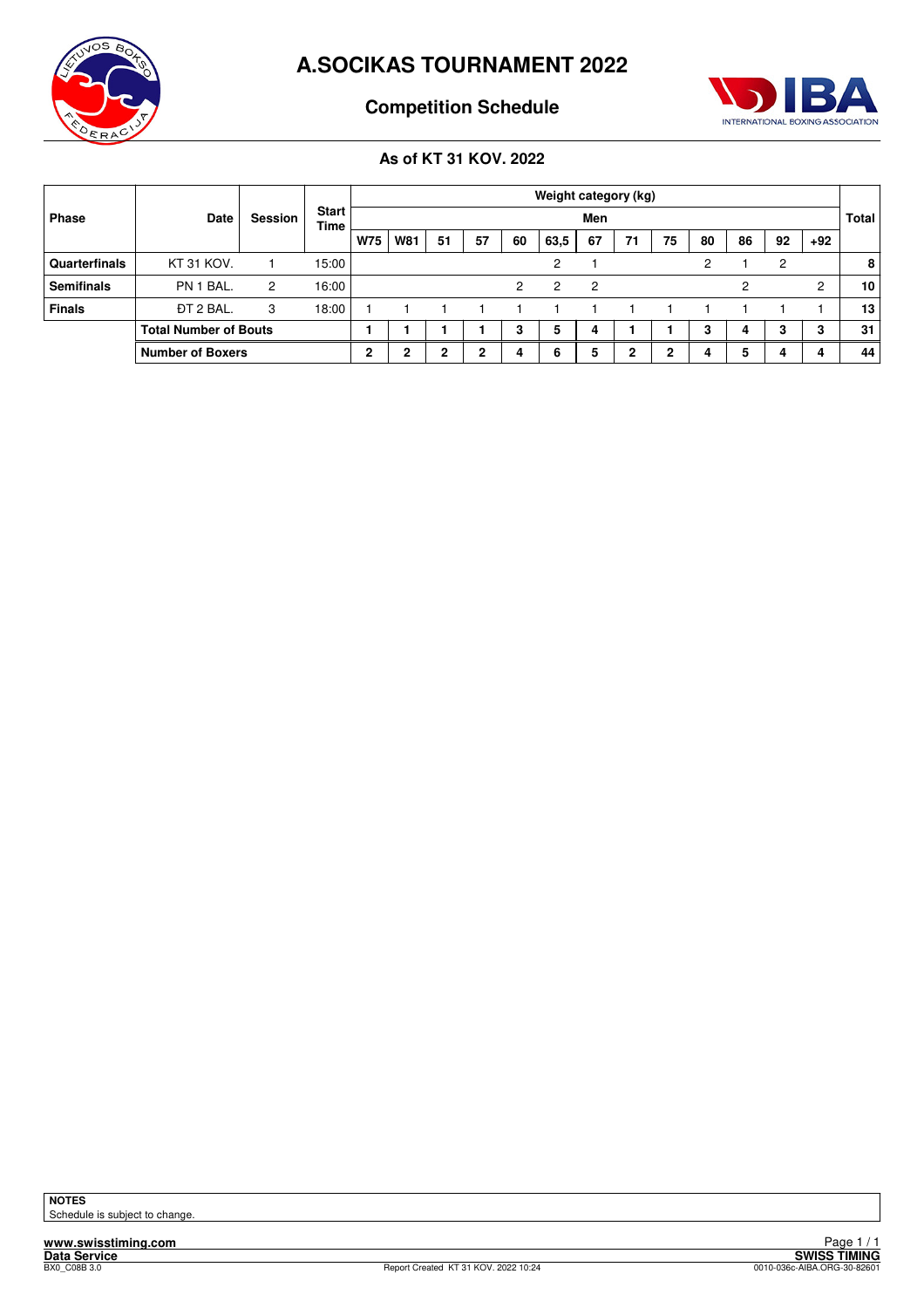

## **Session Results**



#### **Session 1**

## **KT 31 KOV. 2022 15:00**

|                |   | Order Bout Weight Category |              | Corner                    | Name                                              | Seed                                                                         | Team<br>Code      | Winner                                                                                                                           | Result     | <b>Decision</b> |                                           |
|----------------|---|----------------------------|--------------|---------------------------|---------------------------------------------------|------------------------------------------------------------------------------|-------------------|----------------------------------------------------------------------------------------------------------------------------------|------------|-----------------|-------------------------------------------|
| $\mathbf{1}$   | 1 | (63, 5kg)                  |              | <b>RED</b><br><b>BLUE</b> | <b>BIBBY LUKE</b><br>SINKEVICIUS EINORAS          |                                                                              | SCO<br>LTU        | RED                                                                                                                              | <b>WP</b>  | 5.0             |                                           |
|                |   |                            | Referee: LTU |                           | POLVILAITIS ALFONSAS                              | Judge 1: SCO<br>Judge 2: POL<br>Judge 3: LUX<br>Judge 4: LTU<br>Judge 5: LTU |                   | <b>JANES SMITH</b><br><b>GOLUCH ARTUR</b><br><b>MULLER RIEZA</b><br><b>GUDOMSKAS AUDRIUS</b><br>MACKEVICIUS ARNOLDAS             |            |                 | 30:27<br>30:27<br>30:27<br>30:27<br>30:27 |
| 2              | 2 | (63, 5kg)                  |              | <b>RED</b><br><b>BLUE</b> | <b>MAMASEVS EGOR</b><br><b>HANSEN OUSAINOU</b>    |                                                                              | LAT<br><b>GER</b> | <b>BLUE</b>                                                                                                                      | <b>WP</b>  | 4:1             |                                           |
|                |   |                            | Referee: LTU |                           | ZILINSKAS MINDAUGAS                               | Judge 1: SCO<br>Judge 2: POL<br>Judge 3: LTU<br>Judge 4: LTU<br>Judge 5: LTU |                   | <b>JANES SMITH</b><br><b>GOLUCH ARTUR</b><br><b>BAGDANAVICIUS KESTUTIS</b><br><b>GUDOMSKAS AUDRIUS</b><br>MACKEVICIUS ARNOLDAS   |            |                 | 29:28<br>28:29<br>28:29<br>27:30<br>27:30 |
| 3              | 3 | (67kg)                     |              | RED<br><b>BLUE</b>        | <b>DURKACZ DAMIAN</b><br><b>SPENCE SEAN</b>       |                                                                              | POL<br>SCO        | <b>RED</b>                                                                                                                       | <b>WP</b>  | 5:0             |                                           |
|                |   |                            | Referee: LUX |                           | <b>MULLER RIEZA</b>                               | Judge 1: LTU<br>Judge 2: LTU<br>Judge 3: LTU<br>Judge 4: LTU<br>Judge 5: LTU |                   | POLVILAITIS ALFONSAS<br><b>BAGDANAVICIUS KESTUTIS</b><br>SNIUKSTA GINTARAS<br><b>BOBINAS VILMANTAS</b><br>VASILIAUSKAS RYTIS     |            |                 | 30:27<br>30:27<br>30:27<br>29:28<br>29:28 |
| 4              | 4 | (80kg)                     |              | <b>RED</b><br><b>BLUE</b> | <b>LIMBENS TOMS</b><br><b>GOINSKI MATEUSZ</b>     |                                                                              | LAT<br>POL        | <b>BLUE</b>                                                                                                                      | <b>WP</b>  | 5:0             |                                           |
|                |   |                            | Referee: SCO |                           | <b>JANES SMITH</b>                                | Judge 1: LTU<br>Judge 2: LTU<br>Judge 3: LTU<br>Judge 4: LTU<br>Judge 5: LTU |                   | MACKEVICIUS ARNOLDAS<br><b>GUDOMSKAS AUDRIUS</b><br><b>VASILIAUSKAS RYTIS</b><br><b>BOBINAS VILMANTAS</b><br>ZILINSKAS MINDAUGAS |            |                 | 27:29<br>25:29<br>27:29<br>26:29<br>27:29 |
| 5              | 5 | (80kg)                     |              | <b>RED</b>                | <b>LAZZERINI SEAN</b>                             |                                                                              | SCO               | <b>RED</b>                                                                                                                       | <b>RSC</b> | R <sub>1</sub>  |                                           |
|                |   |                            |              | <b>BLUE</b>               | <b>MARGARYAN SARGIS</b>                           |                                                                              | <b>ARM</b>        |                                                                                                                                  |            |                 |                                           |
|                |   |                            | Referee: POL |                           | <b>GOLUCH ARTUR</b>                               | Judge 1: LUX<br>Judge 2: LTU<br>Judge 3: LTU<br>Judge 4: LTU<br>Judge 5: LTU |                   | <b>MULLER RIEZA</b><br>POLVILAITIS ALFONSAS<br><b>BAGDANAVICIUS KESTUTIS</b><br>SNIUKSTA GINTARAS<br><b>VASILIAUSKAS RYTIS</b>   |            |                 |                                           |
| 6              | 6 | (86kg)                     |              | RED                       | <b>MELKONYAN MELKON</b>                           |                                                                              | ARM               |                                                                                                                                  |            |                 |                                           |
|                |   |                            |              | <b>BLUE</b>               | <b>ERPELDING MICHEL</b>                           |                                                                              | <b>LUX</b>        | <b>BLUE</b>                                                                                                                      | <b>WP</b>  | 3:2             |                                           |
|                |   |                            | Referee: LTU |                           | <b>BOBINAS VILMANTAS</b>                          | Judge 1: LTU<br>Judge 2: LTU<br>Judge 3: LTU<br>Judge 4: SCO<br>Judge 5: LTU |                   | MACKEVICIUS ARNOLDAS<br><b>GUDOMSKAS AUDRIUS</b><br><b>VASILIAUSKAS RYTIS</b><br><b>JANES SMITH</b><br>ZILINSKAS MINDAUGAS       |            |                 | 30:27<br>27:30<br>28:29<br>28:29<br>29:28 |
| $\overline{7}$ | 7 | (92kg)                     |              | RED                       | <b>OLBERKIS TOMAS</b>                             |                                                                              | LTU               | <b>RED</b>                                                                                                                       | <b>WP</b>  | 5:0             |                                           |
|                |   |                            |              | <b>BLUE</b>               | SCESNULEVICIUS POVILAS                            |                                                                              | LTU               |                                                                                                                                  |            |                 |                                           |
|                |   |                            | Referee: LTU |                           | SNIUKSTA GINTARAS                                 | Judge 1: LTU<br>Judge 2: LTU<br>Judge 3: LUX<br>Judge 4: POL<br>Judge 5: SCO |                   | <b>BAGDANAVICIUS KESTUTIS</b><br>POLVILAITIS ALFONSAS<br><b>MULLER RIEZA</b><br><b>GOLUCH ARTUR</b><br>JANES SMITH               |            |                 | 29:28<br>30:27<br>29:28<br>29:28<br>30:27 |
| 8              | 8 | (92kg)                     |              | RED                       | <b>BEREZNICKI MATEUSZ</b>                         |                                                                              | <b>POL</b>        | <b>RED</b>                                                                                                                       | <b>WP</b>  | 5:0             |                                           |
|                |   |                            | Referee: LTU | <b>BLUE</b>               | URBONAVICIUS SIMONAS<br><b>VASILIAUSKAS RYTIS</b> | Judge 1: LTU<br>Judge 2: LTU<br>Judge 3: LUX<br>Judge 4: SCO<br>Judge 5: POL | LTU               | MACKEVICIUS ARNOLDAS<br><b>GUDOMSKAS AUDRIUS</b><br><b>MULLER RIEZA</b><br><b>JANES SMITH</b><br><b>GOLUCH ARTUR</b>             |            |                 | 30:27<br>29:28<br>30:27<br>30:27<br>30:27 |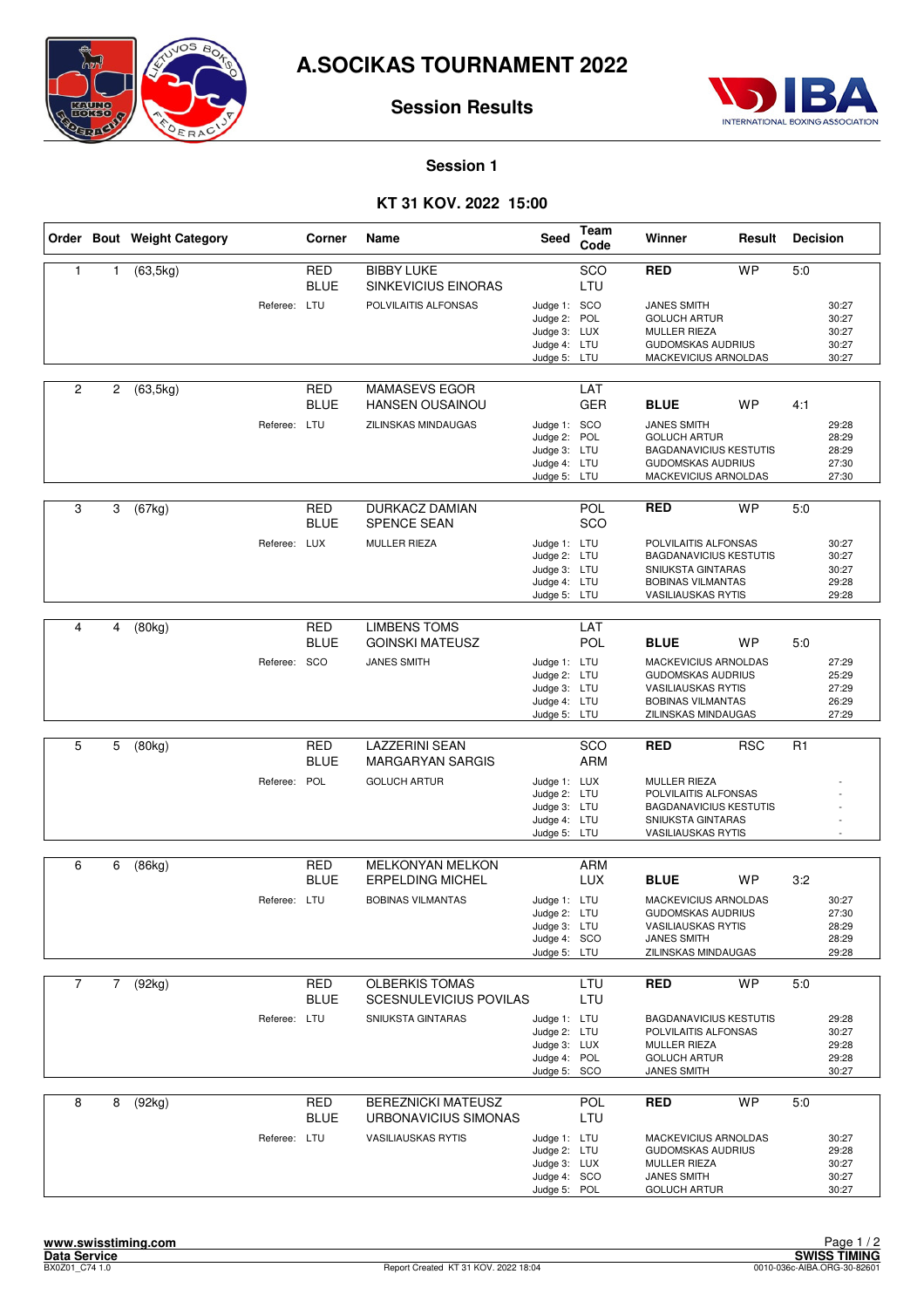

**Session Results**



LEGEND<br>Rn

Round number **RSC** Referee Stops Contest **WP** Win on points

**www.swisstiming.com**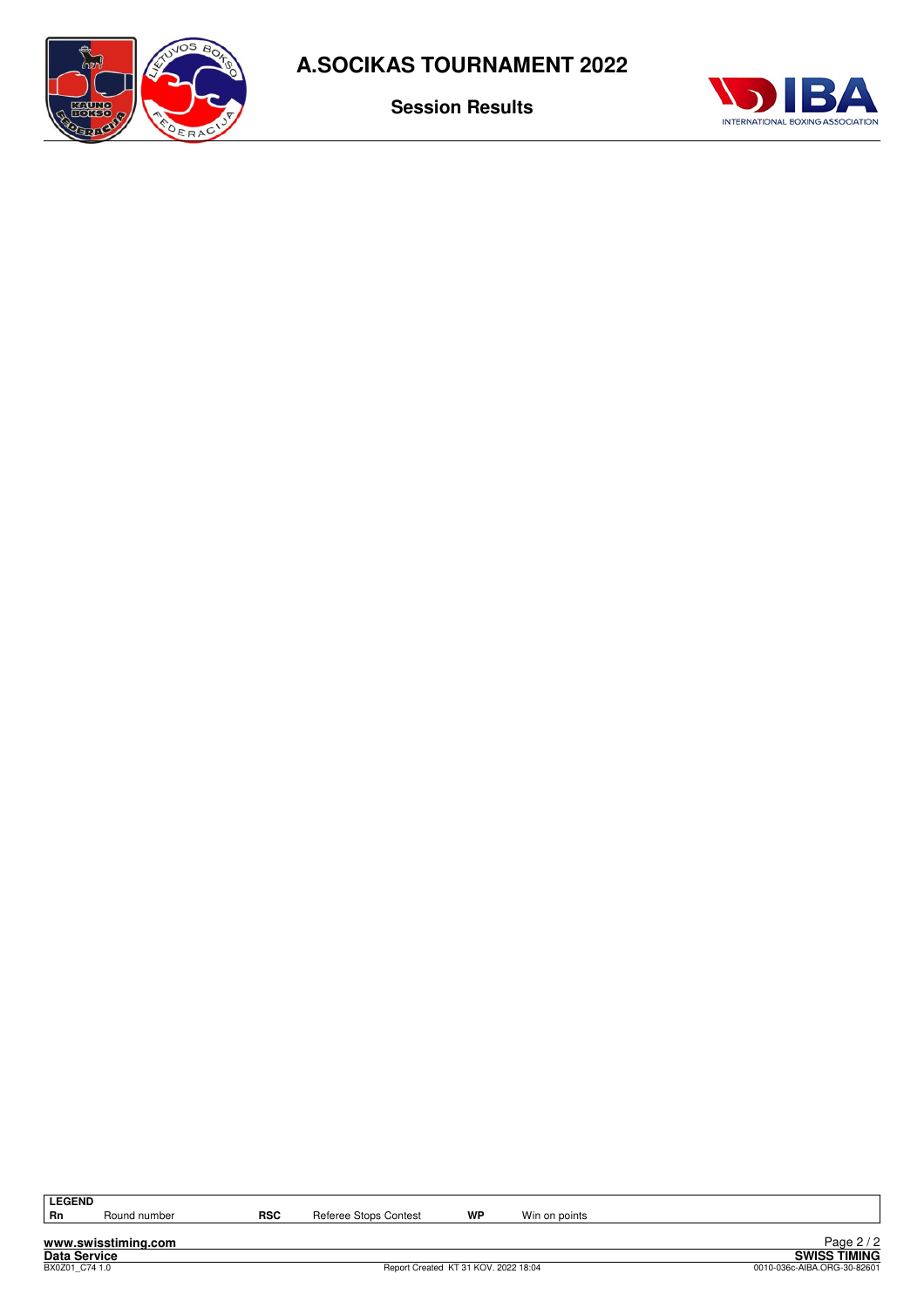



## **Session Results**

#### **Session 2**

## **PN 1 BAL. 2022 16:00**

|                |    | Order Bout Weight Category |              | Corner                    | Name                                                                          | Seed                                                                                         | Team<br>Code      | Winner                                                                                                                                                                | Result     | <b>Decision</b> |                                                    |
|----------------|----|----------------------------|--------------|---------------------------|-------------------------------------------------------------------------------|----------------------------------------------------------------------------------------------|-------------------|-----------------------------------------------------------------------------------------------------------------------------------------------------------------------|------------|-----------------|----------------------------------------------------|
| 1              | 26 | (71kg)                     | Referee: LTU | RED<br><b>BLUE</b>        | <b>STEPHEN NEWNS</b><br><b>KUTUK BARIS</b><br>ZILINSKAS MINDAUGAS             | Judge 1: LTU<br>Judge 2: LTU<br>Judge 3: LTU<br>Judge 4: LTU<br>Judge 5: LTU                 | SCO<br><b>GER</b> | <b>BLUE</b><br><b>BAGDANAVICIUS KESTUTIS</b><br>SNIUKSTA GINTARAS<br><b>BOBINAS VILMANTAS</b><br><b>VASILIAUSKAS RYTIS</b><br>MACKEVICIUS ARNOLDAS                    | <b>RSC</b> | R <sub>2</sub>  | 10:9<br>9:10<br>9:10<br>9:10<br>9:10               |
| $\overline{2}$ | 9  | (60kg)                     | Referee: LTU | RED<br><b>BLUE</b>        | <b>MARUTYAN ZHORZHIK</b><br>PAVLYUK IVAN<br><b>GUDOMSKAS AUDRIUS</b>          | Judge 1: SCO<br>Judge 2: LAT<br>Judge 3: POL<br>Judge 4: LTU                                 | ARM<br>CZE        | <b>RED</b><br><b>JAMES SMITH</b><br>SERGEIJ PETRUNIN<br><b>GOLUCH ARTUR</b><br>POLVILAITIS ALFONSAS                                                                   | <b>WP</b>  | 5.0             | 29:28<br>30:27<br>29:28<br>30:27                   |
| 3              | 10 | (60kg)                     | Referee: LAT | RED<br><b>BLUE</b>        | SKURDELIS EDGARAS<br><b>IWANOW JAROSLAW</b><br>SERGEIJ PETRUNIN               | Judge 5: LTU<br>Judge 1: SCO<br>Judge 2: LTU<br>Judge 3: LTU<br>Judge 4: LTU<br>Judge 5: LTU | LTU<br>POL        | MACKEVICIUS ARNOLDAS<br><b>RED</b><br><b>JAMES SMITH</b><br><b>BAGDANAVICIUS KESTUTIS</b><br><b>VASILIAUSKAS RYTIS</b><br>ZILINSKAS MINDAUGAS<br>MACKEVICIUS ARNOLDAS | <b>WP</b>  | 4:1             | 29:28<br>30:27<br>29:28<br>29:28<br>27:30<br>29:28 |
| 4              | 11 | (63, 5kg)                  | Referee: LTU | <b>RED</b><br><b>BLUE</b> | <b>NOVAK PETR</b><br><b>BIBBY LUKE</b><br>MACKEVICIUS ARNOLDAS                | Judge 1: LTU<br>Judge 2: LTU<br>Judge 3: LTU<br>Judge 4: LTU<br>Judge 5: LTU                 | CZE<br>SCO        | <b>BLUE</b><br>SNIUKSTA GINTARAS<br><b>BOBINAS VILMANTAS</b><br><b>VASILIAUSKAS RYTIS</b><br>ZILINSKAS MINDAUGAS<br><b>GUDOMSKAS AUDRIUS</b>                          | <b>WP</b>  | 3:2             | 30:27<br>29:28<br>28:29<br>28:29<br>28:29          |
| 5              | 12 | (63, 5kg)                  | Referee: LTU | <b>RED</b><br><b>BLUE</b> | <b>HANSEN OUSAINOU</b><br><b>DOIG CHARLIE</b><br><b>VASILIAUSKAS RYTIS</b>    | Judge 1: LAT<br>Judge 2: LTU<br>Judge 3: LTU<br>Judge 4: LTU<br>Judge 5: LTU                 | <b>GER</b><br>SCO | <b>BLUE</b><br>SERGEIJ PETRUNIN<br>POLVILAITIS ALFONSAS<br><b>BAGDANAVICIUS KESTUTIS</b><br>SNIUKSTA GINTARAS<br><b>BOBINAS VILMANTAS</b>                             | <b>WP</b>  | 4:1             | 28:29<br>27:30<br>28:29<br>28:29<br>29:28          |
| 6              | 13 | (67kg)                     | Referee: LUX | RED<br><b>BLUE</b>        | RAIBIKIS LAIMONAS<br>DURKACZ DAMIAN<br><b>MULLER REZA</b>                     | Judge 1: SCO<br>Judge 2: POL<br>Judge 3: LTU<br>Judge 4: LTU<br>Judge 5: LTU                 | LTU<br><b>POL</b> | <b>BLUE</b><br><b>JAMES SMITH</b><br><b>GOLUCH ARTUR</b><br>ZILINSKAS MINDAUGAS<br><b>GUDOMSKAS AUDRIUS</b><br>MACKEVICIUS ARNOLDAS                                   | <b>WP</b>  | 5:0             | 27:30<br>26:30<br>24:30<br>27:30<br>27:29          |
| $\overline{7}$ | 14 | (67kg)                     | Referee: POL | RED<br><b>BLUE</b>        | <b>GRIGALAUSKAS VYTAUTAS</b><br><b>GUDOMSKAS NEDAS</b><br><b>GOLUCH ARTUR</b> | Judge 1: SCO<br>Judge 2: LAT<br>Judge 3: LUX<br>Judge 4: LTU<br>Judge 5: LTU                 | LTU<br>LTU        | <b>BLUE</b><br><b>JAMES SMITH</b><br>SERGEIJ PETRUNIN<br>MULLER REZA<br>POLVILAITIS ALFONSAS<br>SNIUKSTA GINTARAS                                                     | <b>WP</b>  | 5:0             | 27:30<br>27:30<br>28:29<br>27:30<br>27:30          |
| 8              | 15 | (86kg)                     | Referee: SCO | <b>RED</b><br><b>BLUE</b> | <b>ADOMKEVICIUS GELMIUS</b><br><b>ERPELDING MICHEL</b><br><b>JAMES SMITH</b>  | Judge 1: LAT<br>Judge 2: POL<br>Judge 3: LUX<br>Judge 4: LTU<br>Judge 5: LTU                 | LTU<br><b>LUX</b> | <b>BLUE</b><br>SERGEIJ PETRUNIN<br><b>GOLUCH ARTUR</b><br>MULLER REZA<br><b>GUDOMSKAS AUDRIUS</b><br>MACKEVICIUS ARNOLDAS                                             | <b>WP</b>  | 4:1             | 28:29<br>28:29<br>28:29<br>29:28<br>28:29          |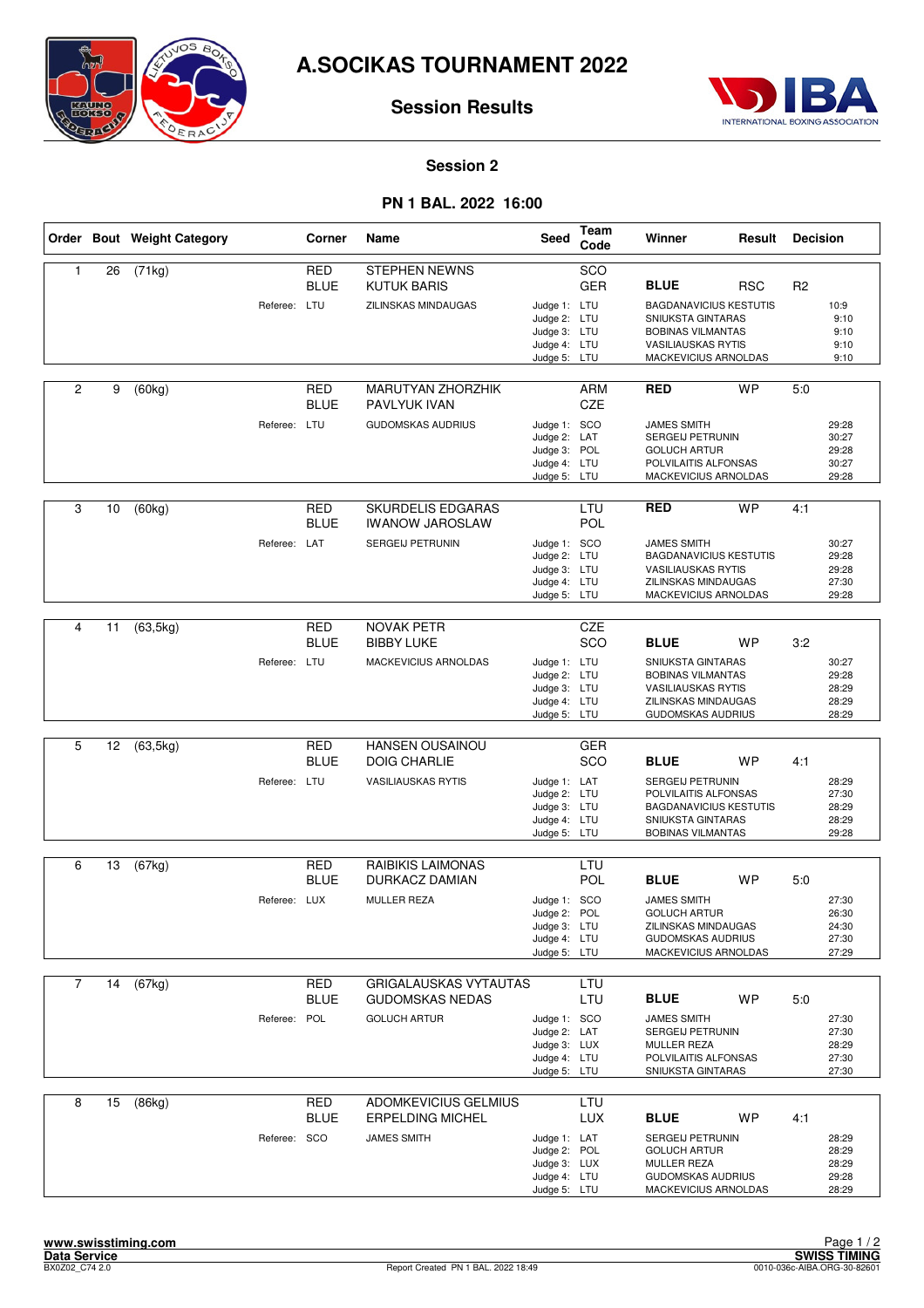

## **Session Results**



#### **Session 2**

#### **PN 1 BAL. 2022 16:00**

| Order |    | <b>Bout</b> Weight Category |          | Corner                    | Name                                           | Seed                                                                         | <b>Team</b><br>Code | Winner                                                                                                                      | Result     | <b>Decision</b> |                                           |
|-------|----|-----------------------------|----------|---------------------------|------------------------------------------------|------------------------------------------------------------------------------|---------------------|-----------------------------------------------------------------------------------------------------------------------------|------------|-----------------|-------------------------------------------|
| 9     | 16 | (86kg)                      |          | <b>RED</b><br><b>BLUE</b> | NIEDZVIECKI TOMASZ<br><b>GARMUS AUGUSTAS</b>   |                                                                              | POL<br>LTU          | <b>RED</b>                                                                                                                  | <b>ABD</b> | R1              |                                           |
|       |    |                             | Referee: | LTU                       | <b>BOBINAS VILMANTAS</b>                       | Judge 1: SCO<br>Judge 2: LAT<br>Judge 3: POL<br>Judge 4: LUX<br>Judge 5: LTU |                     | <b>JAMES SMITH</b><br><b>SERGEIJ PETRUNIN</b><br><b>GOLUCH ARTUR</b><br><b>MULLER REZA</b><br><b>VASILIAUSKAS RYTIS</b>     |            |                 |                                           |
| 10    | 17 | $(+92kg)$                   |          | <b>RED</b><br><b>BLUE</b> | <b>BANIULIS ALGIRDAS</b><br><b>PINC MARTIN</b> |                                                                              | LTU<br><b>CZE</b>   | <b>BLUE</b>                                                                                                                 | <b>WP</b>  | 3:2             |                                           |
|       |    |                             | Referee: | LTU                       | SNIUKSTA GINTARAS                              | Judge 1: POL<br>Judge 2: LUX<br>Judge 3: LTU<br>Judge 4: SCO<br>Judge 5: LAT |                     | <b>GOLUCH ARTUR</b><br><b>MULLER REZA</b><br><b>BAGDANAVICIUS KESTUTIS</b><br><b>JAMES SMITH</b><br><b>SERGEIJ PETRUNIN</b> |            |                 | 29:28<br>28:29<br>28:29<br>29:28<br>27:30 |
| 11    | 18 | $(+92kg)$                   |          | <b>RED</b><br><b>BLUE</b> | SAFARYAN OSKAR<br><b>JAZEVICIUS JONAS</b>      |                                                                              | <b>POL</b><br>LTU   | <b>BLUE</b>                                                                                                                 | <b>WP</b>  | 4:1             |                                           |
|       |    |                             | Referee: | LTU                       | <b>BAGDANAVICIUS KESTUTIS</b>                  | Judge 1: POL<br>Judge 2: LUX<br>Judge 3: LAT<br>Judge 4: SCO<br>Judge 5: LTU |                     | <b>GOLUCH ARTUR</b><br><b>MULLER REZA</b><br><b>SERGEIJ PETRUNIN</b><br><b>JAMES SMITH</b><br>MACKEVICIUS ARNOLDAS          |            |                 | 29:28<br>28:29<br>28:29<br>28:29<br>27:29 |

| <b>LEGEND</b>       |                     |    |              |                                     |                       |    |               |                             |
|---------------------|---------------------|----|--------------|-------------------------------------|-----------------------|----|---------------|-----------------------------|
| <b>ABD</b>          | Abandon             | Rn | Round number | <b>RSC</b>                          | Referee Stops Contest | WP | Win on points |                             |
|                     |                     |    |              |                                     |                       |    |               |                             |
|                     | www.swisstiming.com |    |              |                                     |                       |    |               | Page $2/2$                  |
| <b>Data Service</b> |                     |    |              |                                     |                       |    |               | <b>SWISS TIMING</b>         |
| BX0Z02 C74 2.0      |                     |    |              | Report Created PN 1 BAL. 2022 18:49 |                       |    |               | 0010-036c-AIBA.ORG-30-82601 |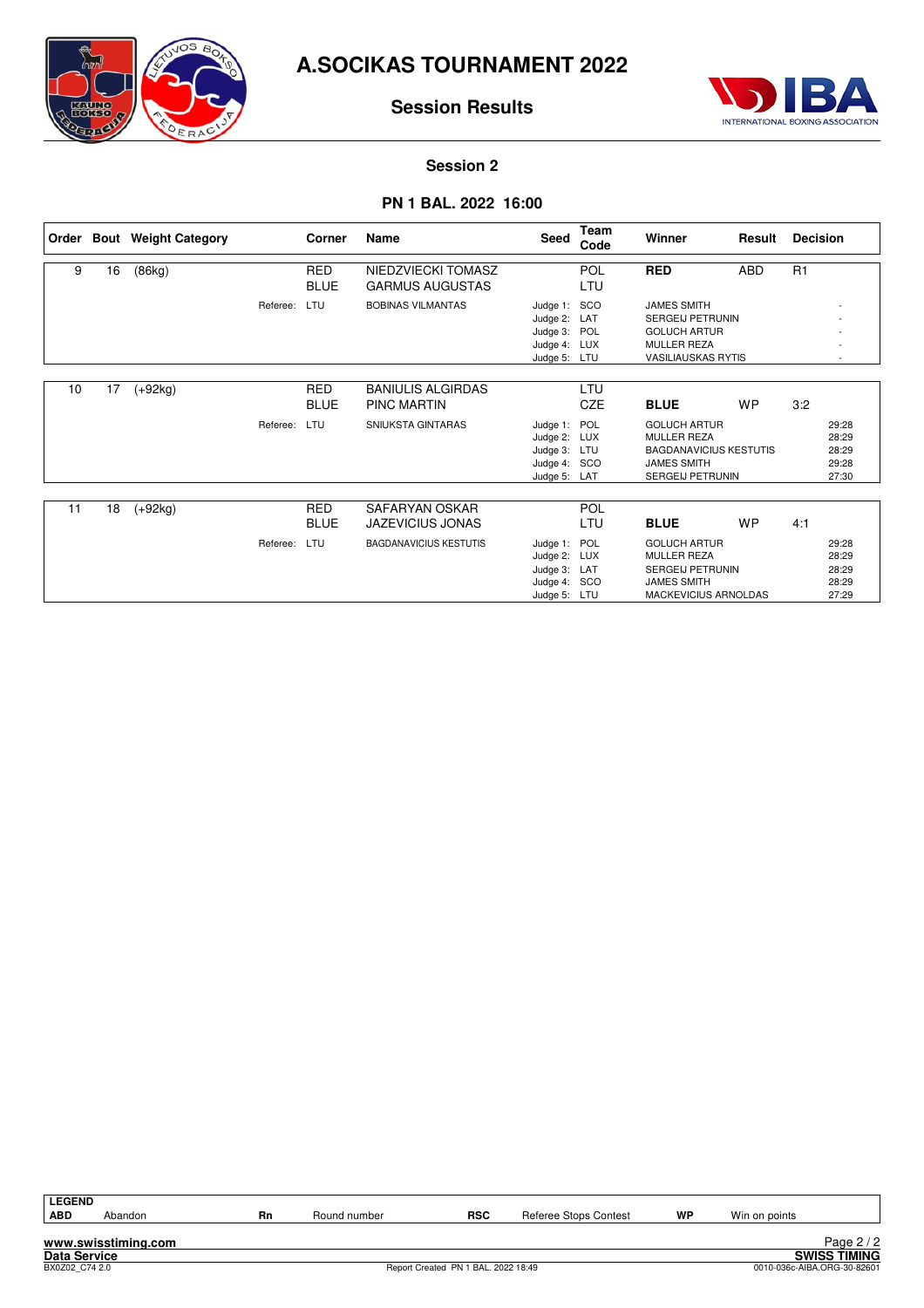

## **Session Results**



#### **Session 3**

## **ÐT 2 BAL. 2022 18:00**

|                |    | Order Bout Weight Category |              | Corner                    | Name                                             | Seed                                                                         | <b>Team</b><br>Code | Winner                                                                                                                         | Result     | <b>Decision</b> |                                           |
|----------------|----|----------------------------|--------------|---------------------------|--------------------------------------------------|------------------------------------------------------------------------------|---------------------|--------------------------------------------------------------------------------------------------------------------------------|------------|-----------------|-------------------------------------------|
| $\mathbf{1}$   | 19 | (W75kg)                    |              | <b>RED</b><br><b>BLUE</b> | <b>WOJCIK ELZBIETA</b><br>AUGUSTINA MARKELIONYTE |                                                                              | POL<br>LTU          | <b>RED</b>                                                                                                                     | <b>WP</b>  | 5.0             |                                           |
|                |    |                            | Referee: LTU |                           | POLVILAITIS ALFONSAS                             | Judge 1: SCO<br>Judge 2: LAT<br>Judge 3: POL<br>Judge 4: LUX<br>Judge 5: LTU |                     | <b>JAMES SMITH</b><br>SERGEIJ PETRUNIN<br><b>GOLUCH ARTUR</b><br>MULLER REZA<br><b>BAGDANAVICIUS KESTUTIS</b>                  |            |                 | 30:27<br>30:27<br>29:28<br>29:28<br>29:28 |
| $\overline{2}$ | 20 | (W81kg)                    |              | RED<br><b>BLUE</b>        | <b>STONKUTE GABRIELE</b><br>KACZMARSKA AGATA     |                                                                              | LTU<br>POL          | <b>BLUE</b>                                                                                                                    | <b>WP</b>  | 3:2             |                                           |
|                |    |                            | Referee: LTU |                           | <b>ZILINSKAS MINDAUGAS</b>                       | Judge 1: SCO<br>Judge 2: LAT<br>Judge 3: POL<br>Judge 4: LUX<br>Judge 5: LTU |                     | <b>JAMES SMITH</b><br>SERGEIJ PETRUNIN<br><b>GOLUCH ARTUR</b><br><b>MULLER REZA</b><br>VASILIAUSKAS RYTIS                      |            |                 | 28:29<br>30:27<br>28:29<br>28:29<br>30:27 |
| 3              | 21 | (51kg)                     |              | <b>RED</b><br><b>BLUE</b> | <b>MULLIGAN LENNON</b><br><b>MOROZOV ALLAN</b>   |                                                                              | SCO<br><b>EST</b>   | <b>RED</b>                                                                                                                     | <b>WP</b>  | 5:0             |                                           |
|                |    |                            | Referee: LTU |                           | <b>GUDOMSKAS AUDRIUS</b>                         | Judge 1: LTU<br>Judge 2: LTU<br>Judge 3: LTU<br>Judge 4: LTU<br>Judge 5: LTU |                     | POLVILAITIS ALFONSAS<br><b>BAGDANAVICIUS KESTUTIS</b><br>SNIUKSTA GINTARAS<br><b>BOBINAS VILMANTAS</b><br>MACKEVICIUS ARNOLDAS |            |                 | 30:27<br>30:25<br>30:27<br>30:27<br>30:27 |
| 4              | 22 | (57kg)                     |              | <b>RED</b>                | <b>GARBOYAN RUDOLF</b>                           |                                                                              | <b>ARM</b>          |                                                                                                                                |            |                 |                                           |
|                |    |                            |              | <b>BLUE</b>               | <b>BRACH PAWEK</b>                               |                                                                              | POL                 | <b>BLUE</b>                                                                                                                    | <b>WP</b>  | 3:2             |                                           |
|                |    |                            | Referee: LTU |                           | MACKEVICIUS ARNOLDAS                             | Judge 1: LTU<br>Judge 2: LTU<br>Judge 3: LTU<br>Judge 4: LTU<br>Judge 5: LTU |                     | SNIUKSTA GINTARAS<br><b>BOBINAS VILMANTAS</b><br><b>VASILIAUSKAS RYTIS</b><br>ZILINSKAS MINDAUGAS<br>GUDOMSKAS AUDRIUS         |            |                 | 29:28<br>28:29<br>28:29<br>29:28<br>28:29 |
| 5              | 23 | (60kg)                     |              | <b>RED</b>                | MARUTYAN ZHORZHIK                                |                                                                              | <b>ARM</b>          |                                                                                                                                |            |                 |                                           |
|                |    |                            |              | <b>BLUE</b>               | <b>SKURDELIS EDGARAS</b>                         |                                                                              | LTU                 | <b>BLUE</b>                                                                                                                    | <b>WP</b>  | 5.0             |                                           |
|                |    |                            | Referee: POL |                           | <b>GOLUCH ARTUR</b>                              | Judge 1: SCO<br>Judge 2: LAT<br>Judge 3: LUX<br>Judge 4: LTU<br>Judge 5: LTU |                     | <b>JAMES SMITH</b><br>SERGEIJ PETRUNIN<br><b>MULLER REZA</b><br>POLVILAITIS ALFONSAS<br><b>BAGDANAVICIUS KESTUTIS</b>          |            |                 | 27:30<br>27:30<br>27:30<br>27:30<br>27:30 |
| 6              | 24 | (63, 5kg)                  |              | <b>RED</b>                | <b>BIBBY LUKE</b>                                |                                                                              | SCO                 |                                                                                                                                |            |                 |                                           |
|                |    |                            | Referee:     | <b>BLUE</b>               | <b>DOIG CHARLIE</b>                              | Judge 1:<br>Judge 2:                                                         | SCO                 | <b>BLUE</b>                                                                                                                    | <b>WO</b>  |                 |                                           |
|                |    |                            |              |                           |                                                  |                                                                              |                     |                                                                                                                                |            |                 |                                           |
| $\overline{7}$ | 25 | (67kg)                     |              | <b>RED</b><br><b>BLUE</b> | <b>DURKACZ DAMIAN</b><br><b>GUDOMSKAS NEDAS</b>  |                                                                              | <b>POL</b><br>LTU   | <b>RED</b>                                                                                                                     | ABD        | R <sub>2</sub>  |                                           |
|                |    |                            | Referee: LUX |                           | <b>MULLER REZA</b>                               | Judge 1: SCO<br>Judge 2: LAT<br>Judge 3: POL<br>Judge 4: LTU<br>Judge 5: LTU |                     | <b>JAMES SMITH</b><br>SERGEIJ PETRUNIN<br><b>GOLUCH ARTUR</b><br>POLVILAITIS ALFONSAS<br><b>BAGDANAVICIUS KESTUTIS</b>         |            |                 | 10:8<br>10:8<br>10:8<br>10:8<br>10:8      |
| 8              | 27 | (75kg)                     |              | <b>RED</b>                | <b>BARTL MILOS</b>                               |                                                                              | <b>CZE</b>          | <b>RED</b>                                                                                                                     | <b>RSC</b> | R <sub>2</sub>  |                                           |
|                |    |                            | Referee: SCO | <b>BLUE</b>               | KNORPP FREDI<br><b>JAMES SMITH</b>               | Judge 1: LTU<br>Judge 2: LTU<br>Judge 3: LTU<br>Judge 4: LTU<br>Judge 5: LTU | <b>GER</b>          | SNIUKSTA GINTARAS<br><b>BOBINAS VILMANTAS</b><br><b>VASILIAUSKAS RYTIS</b><br>ZILINSKAS MINDAUGAS<br>MACKEVICIUS ARNOLDAS      |            |                 | 10:9<br>9:10<br>10:9<br>10:9<br>10:9      |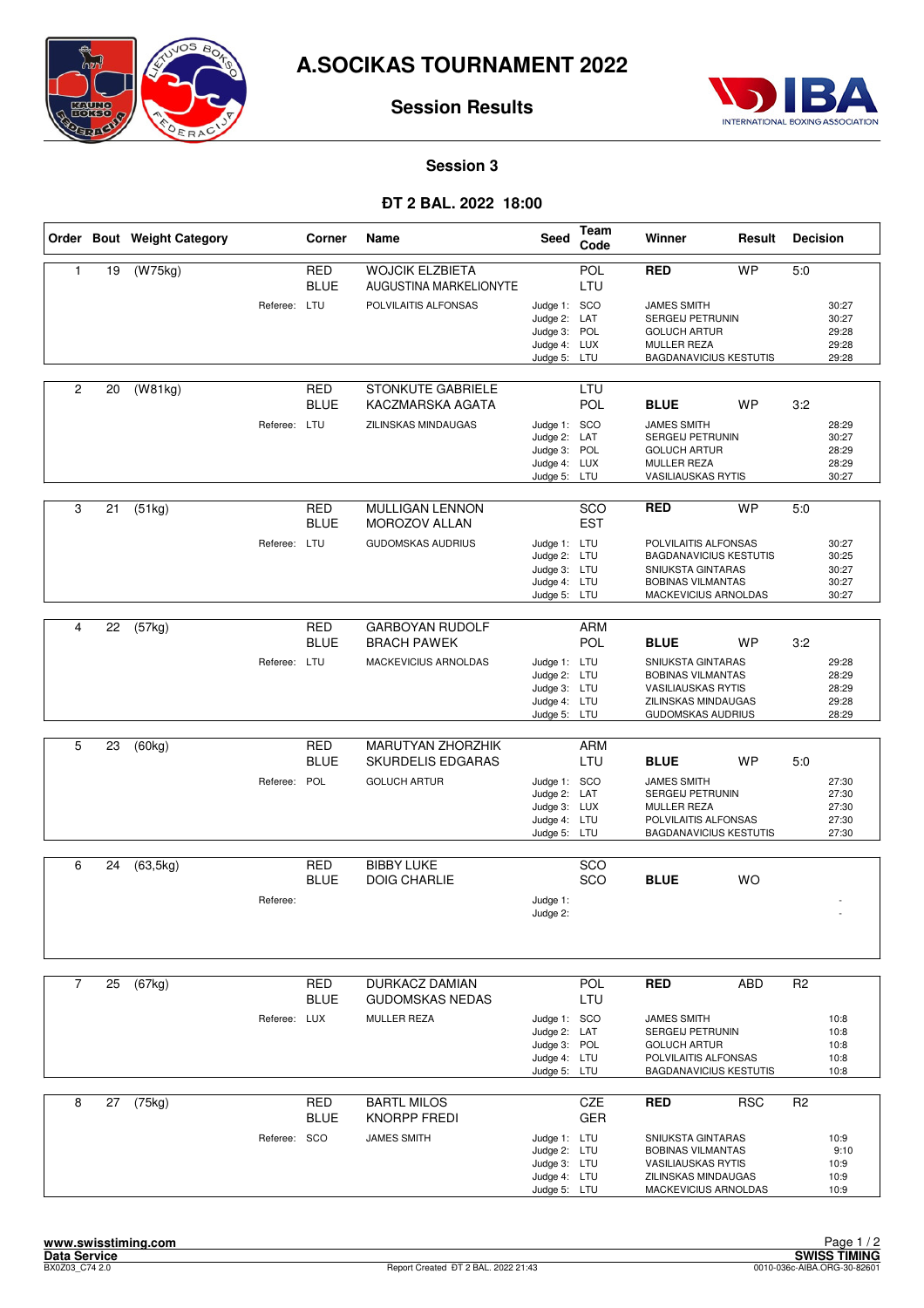

## **Session Results**



# **Session 3**

#### **ÐT 2 BAL. 2022 18:00**

|    |    | Order Bout Weight Category |              | Corner                    | <b>Name</b>                                        | <b>Seed</b>                                                                  | <b>Team</b><br>Code | Winner                                                                                                                             | Result    | <b>Decision</b> |                                           |
|----|----|----------------------------|--------------|---------------------------|----------------------------------------------------|------------------------------------------------------------------------------|---------------------|------------------------------------------------------------------------------------------------------------------------------------|-----------|-----------------|-------------------------------------------|
| 9  | 28 | (80kg)                     |              | <b>RED</b><br><b>BLUE</b> | <b>GOINSKI MATEUSZ</b><br><b>LAZZERINI SEAN</b>    |                                                                              | POL<br>SCO          | <b>BLUE</b>                                                                                                                        | <b>WP</b> | 5.0             |                                           |
|    |    |                            | Referee:     | LTU                       | SNIUKSTA GINTARAS                                  | Judge 1:<br>Judge 2: LUX<br>Judge 3: LTU<br>Judge 4: LTU<br>Judge 5: LTU     | LAT                 | <b>SERGEIJ PETRUNIN</b><br><b>MULLER REZA</b><br>POLVILAITIS ALFONSAS<br><b>BAGDANAVICIUS KESTUTIS</b><br><b>GUDOMSKAS AUDRIUS</b> |           |                 | 27:30<br>27:30<br>28:29<br>27:30<br>27:30 |
| 10 | 29 | (86kg)                     |              | <b>RED</b><br><b>BLUE</b> | <b>ERPELDING MICHEL</b><br>NIEDZVIECKI TOMASZ      |                                                                              | <b>LUX</b><br>POL   | <b>RED</b>                                                                                                                         | RSC-I     | R <sub>2</sub>  |                                           |
|    |    |                            | Referee:     | LAT                       | SERGEIJ PETRUNIN                                   | Judge 1: SCO<br>Judge 2: LTU<br>Judge 3: LTU<br>Judge 4: LTU<br>Judge 5: LTU |                     | <b>JAMES SMITH</b><br><b>BOBINAS VILMANTAS</b><br><b>VASILIAUSKAS RYTIS</b><br><b>ZILINSKAS MINDAUGAS</b><br>MACKEVICIUS ARNOLDAS  |           |                 | 10:9<br>9:10<br>10:9<br>9:10<br>10:9      |
| 11 | 30 | (92kg)                     |              | <b>RED</b><br><b>BLUE</b> | <b>OLBERKIS TOMAS</b><br><b>BEREZNICKI MATEUSZ</b> |                                                                              | LTU<br>POL          | <b>BLUE</b>                                                                                                                        | <b>WP</b> | 5.0             |                                           |
|    |    |                            | Referee:     | LTU                       | <b>BOBINAS VILMANTAS</b>                           | Judge 1:<br>Judge 2: LAT<br>Judge 3: POL<br>Judge 4: LUX<br>Judge 5: LTU     | <b>SCO</b>          | <b>JAMES SMITH</b><br>SERGEIJ PETRUNIN<br><b>GOLUCH ARTUR</b><br><b>MULLER REZA</b><br>POLVILAITIS ALFONSAS                        |           |                 | 27:30<br>27:30<br>27:30<br>26:30<br>27:30 |
| 12 | 31 | $(+92kg)$                  |              | <b>RED</b>                | <b>PINC MARTIN</b>                                 |                                                                              | <b>CZE</b>          |                                                                                                                                    |           |                 |                                           |
|    |    |                            |              | <b>BLUE</b>               | <b>JAZEVICIUS JONAS</b>                            |                                                                              | LTU                 | <b>BLUE</b>                                                                                                                        | <b>WP</b> | 5.0             |                                           |
|    |    |                            | Referee: LTU |                           | <b>BAGDANAVICIUS KESTUTIS</b>                      | Judge 1: SCO<br>Judge 2: LAT<br>Judge 3: POL<br>Judge 4: LUX<br>Judge 5: LTU |                     | <b>JAMES SMITH</b><br>SERGEIJ PETRUNIN<br><b>GOLUCH ARTUR</b><br><b>MULLER REZA</b><br>SNIUKSTA GINTARAS                           |           |                 | 25:30<br>26:30<br>25:30<br>26:30<br>25:30 |

| Referee Stops Contest - Injury |
|--------------------------------|
|                                |
|                                |